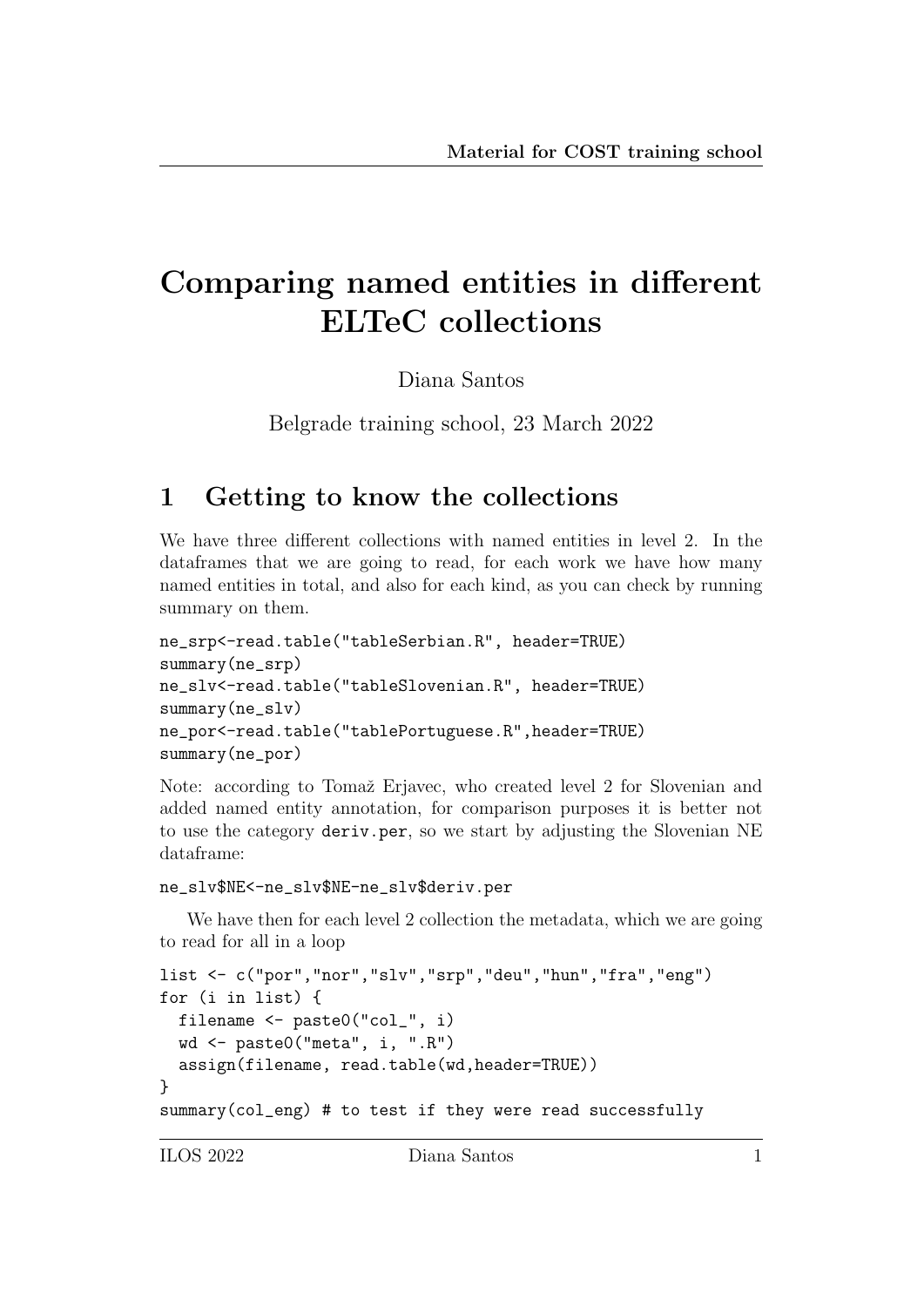Because we will soon also use proper names, let us do the same for yet another set of files including proper names per work.

```
for (i in list) {
  filename <- paste0("prop_", i)
  wd <- paste0("proprios", i, ".R")
  assign(filename, read.table(wd,header=TRUE))
}
summary(prop_fra)
```
We are now going to some data frame manipulation, so that we join/merge the information in the several tables. For example, we add the meta-information to the dataframe which includes named entities, because we want more detailed information:

```
slovenian<-merge(ne_slv,col_slv,by.x=c("Ficheiro"),by.y=c("file"))
portuguese<-merge(ne_por,col_por,by.x=c("Ficheiro"),by.y=c("file"))
serbian<-merge(ne_srp,col_srp,by.x=c("Ficheiro"),by.y=c("file"))
```
The reason for using by.x and by.y is that we want that the two columns be considered the same, although having originally different names.

Given that for Serbian so far only 65 novels have been annotated with named entities, we select that subset first, calling it arbitrarily serbian2:

```
serbian2<-subset(serbian, PERS!=0)
```
Then we want to compare data across languages, and across differen works. So we create a new column for relative number of named entities per number of words, called relne.

```
slovenian$relne<-slovenian$NE/slovenian$words
portuguese$relne<-portuguese$NE/portuguese$words
serbian2$relne<-serbian2$NE/serbian2$words
```
This allows us to see the distribution of NEs depending on metadata parameters. Try

```
boxplot(slovenian$relne~slovenian$canon)
boxplot(slovenian$relne~slovenian$gender)
boxplot(slovenian$relne~slovenian$size)
boxplot(slovenian$relne~slovenian$period)
```
See e.g. the distributions per period in the three languages, in Figure 1.

This may be confusing, because the three pictures have different y-axes. A better way of visualizing would require the same y-axis.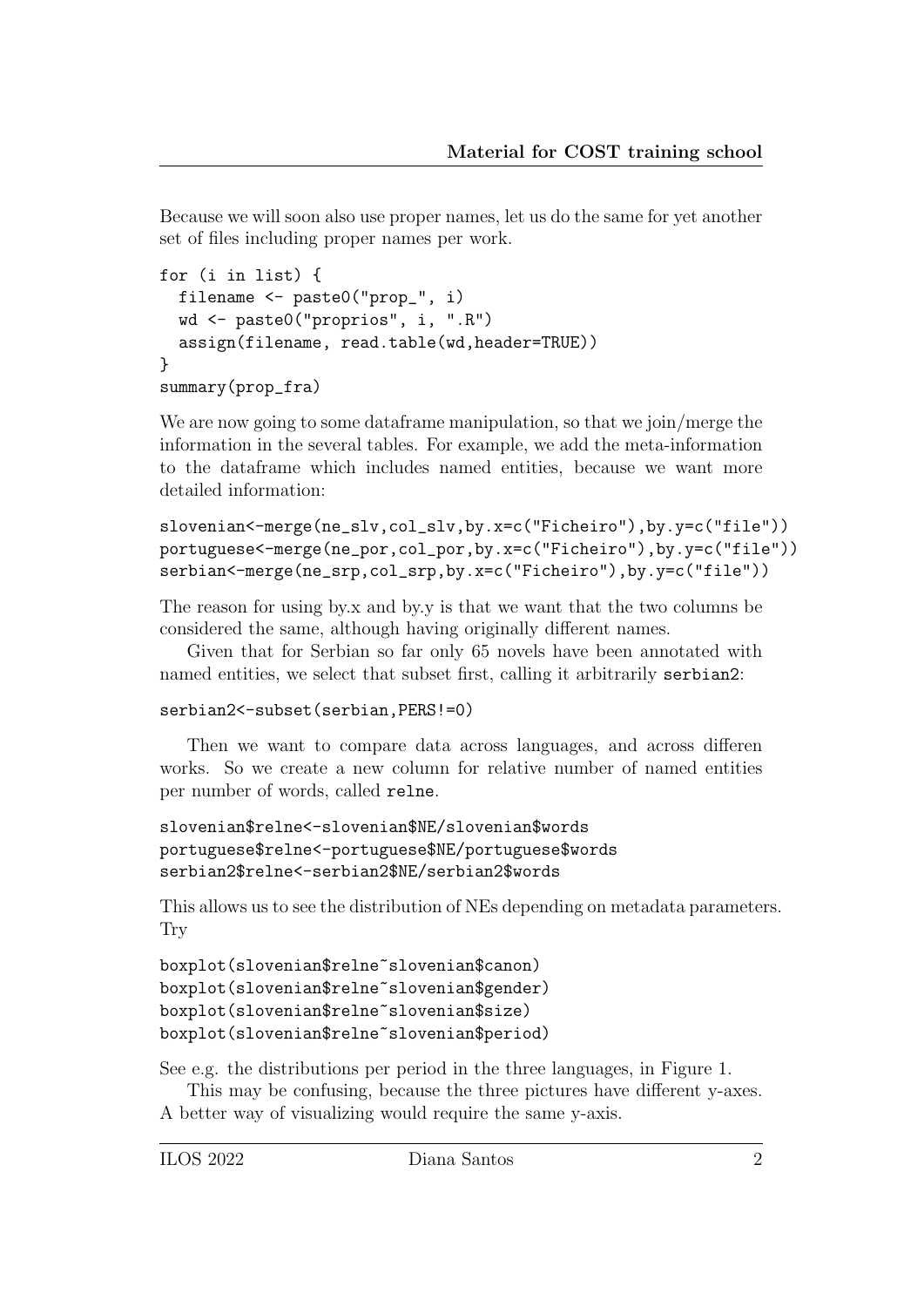```
boxplot(portuguese$relne~portuguese$period,ylim=c(0,0.1), \\
  ylab="Number of NE per number of words",xlab="20-year period")
```
boxplot(slovenian\$relne~slovenian\$period,ylim=c(0,0.1), \\

ylab="Number of NE per number of words",xlab="20-year period") boxplot(serbian2\$relne~serbian2\$period,ylim=c(0,0.1), \\

ylab="Number of NE per number of words",xlab="20-year period")

Figure 2 provides the new drawings.

#### 2 Comparing proper names in 8 collections

Let us now see if we can widen our investigation by looking not at named entities, but proper names.

We start by doing the corresponding merges. With the next commands, we had meta information to the dataframe with proper names. Since both columns representing the file are called file, it is enough to specify by (and not by.x and by.y:

```
french<-merge(prop_fra,col_fra,by=c("file"))
french$relprop<-french$proper/french$words
boxplot(french$relprop~french$period)
```
(Do this for all collections.) But why not add all files?

```
all<-rbind(hungarian,english,german,norwegian,french,portuguese3,\\
 serbian3,slovenian3)
all_clean<-all[all$file!="file",]
all_clean$lang <-as.factor(sub( "^([A-Z][A-Z][A-Z]*).*", "\\1", \\
 all_clean$file, perl=TRUE))
summary(all_clean)
```
Now we can observe the similarites or differences across all collections:

```
boxplot(all_clean$relprop~all_clean$lang)
boxplot(all_clean$relprop~all_clean$gender+all_clean$lang)
```
## 3 Check correlation between proper names and named entities

But is the number of proper names in a work a good proxy for the number os named entities?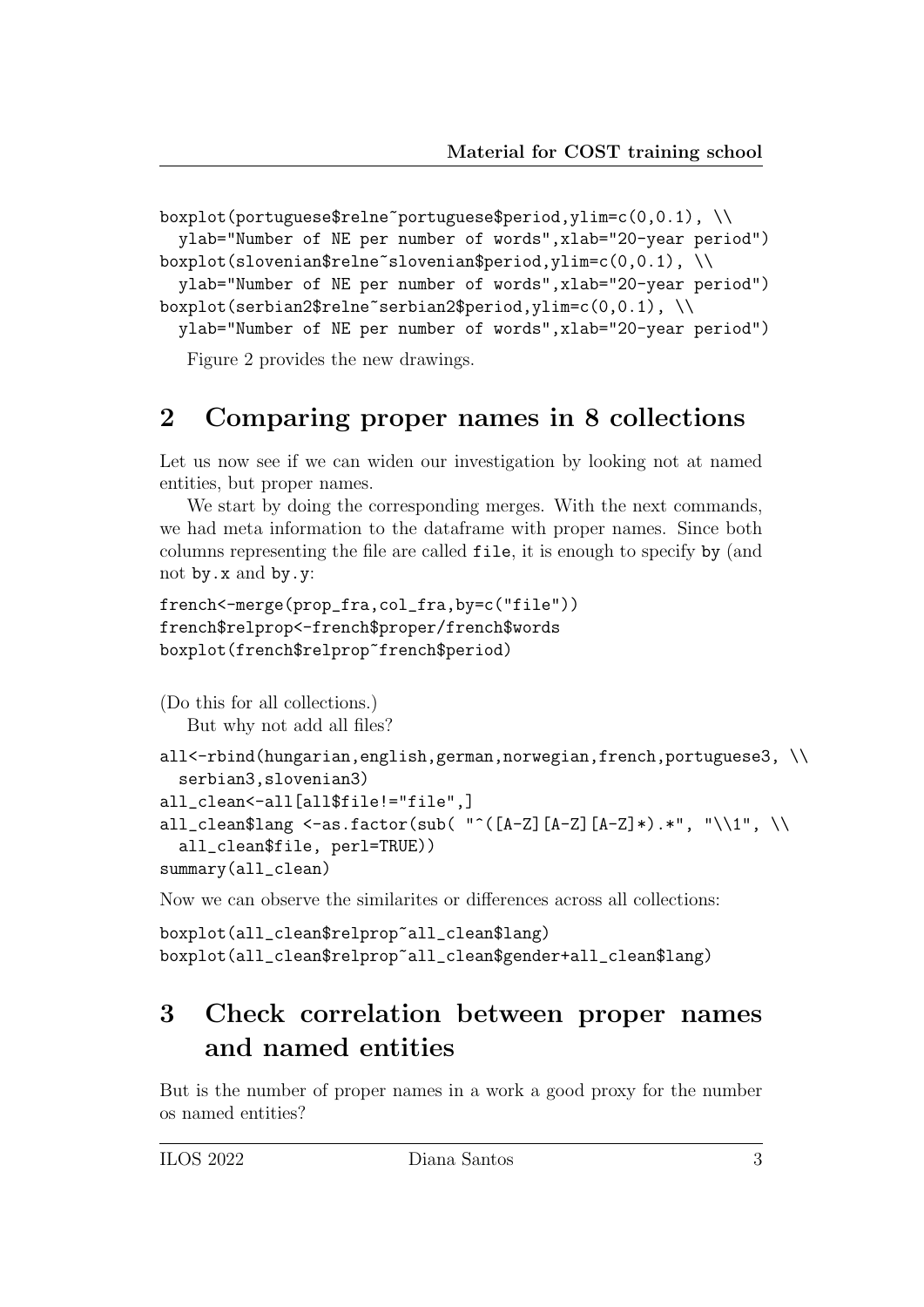There are two things that seem to go against this hypothesis:

- We (the NE-subgroup) suggested that professions and demonyms should also be considered "named entities". Or better, part of a semantic light annotation of literary texts. SO, the Serbian and Portuguese collections, which followed this suggestion, should have more named entities than proper names (all those professions and demonyms counted as "named entities" and were not proper names)
- There is some difference in how expressions with more than one word are encoded in the different collections. More specifically, some collections assign the proper name classification to only the words that are separately a proper name, see French:

```
<w pos='PROPN' lemma='Geneviève'>Geneviève</w>
<w pos='ADP' lemma='de'>de</w>
<w pos='PROPN' lemma='Brabant'>Brabant</w>
```
while others assign all the members of the expression the category proper name, see Portuguese:

```
<w pos="PROPN" lemma="Henrique_de_Souzellas" msd="M S">Henrique</w>
<w pos="PROPN" lemma="Henrique_de_Souzellas" msd="M S">de</w>
<w pos="PROPN" lemma="Henrique_de_Souzellas" msd="M S">Souzellas</w>
```
This will give the second kind of languages (possibly only Portuguese and Norwegian) a surplus of proper names.

Let us therefore check whether we can use proper names as a proxy for named entities, with a correlation analysis in the three languages which have both proper names and named entities:

```
allport <- merge(portuguese,portuguese3,by.x=c("Ficheiro","words", \\
  "date","gender","size","canon","period"),by.y=c("file","words",\\
  "date","gender","size","canon","period"))
plot(allport$relne,allport$relprop)
cor(allport$relne,allport$relprop)
  [1] 0.9251557
```
You should repeat this for the other two languages (remember to only use the part of Serbian collection which has named entities).

I include here the three plots in Figure 3, that show that Slovenian is indeed the language where proper nouns and named entities have stronger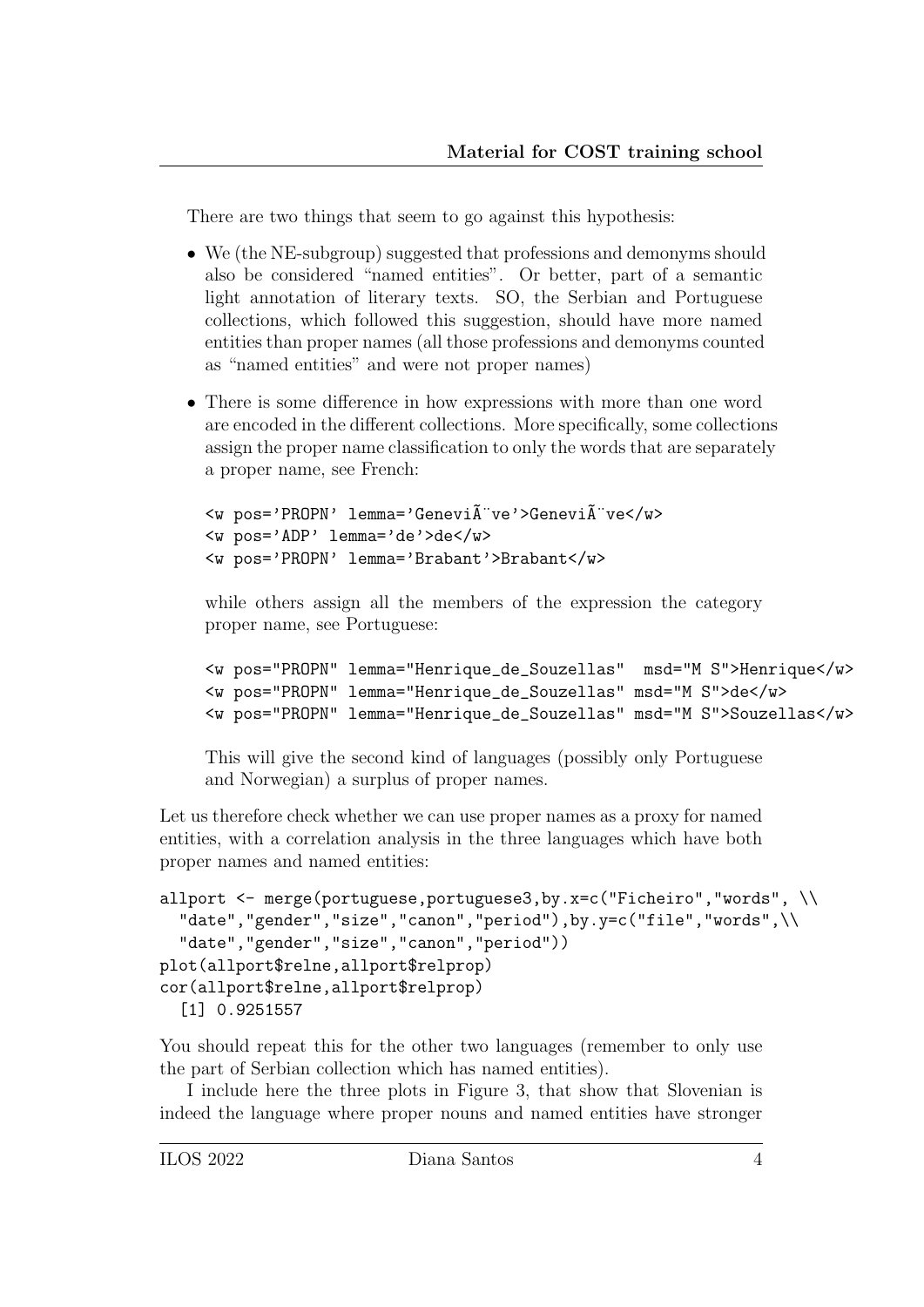correlation (0.9927722). Serbian has the least correlation (0.8999835), most probably because, in addition to demonyms and professions, it does not compensate with a surplus of proper noun tags, as Portuguese.

```
par(mfrow=c(1,3))plot(allport$relne,allport$relprop, main="Portuguese")
plot(allslov$relne,allslov$relprop, main="Slovenian")
plot(allserb$relne,allserb$relprop, main="Serbian")
```
In any case, all correlations are high enough to justify using proper noun counts.

#### 4 Further comparing of named entities

But what about comparing different types of named entities?

In order to merge the data about the three collections, we have to make sure that they contain the same information. Since Slovenian has a different set of NE categories from Serban and Portuguese, we have to reduce all dataframes to those which are common, namely people, places and organizations.

```
unifport<-subset(allport,TRUE,c(1:10, 15:18))
unifsrp<-subset(allsrp,TRUE,c(1:10, 15:18))
colnames(allslv)[8]<-"PERS"
colnames(allslv)[9]<-"PLACE"
colnames(allslv)[10]<-"ORG"
unifslv<-subset(allslv,TRUE,c(1:10, 13:16))
allne<-rbind(unifport,unifslv,unifsrp)
allne$lang <-as.factor(sub( "^([A-Z][A-Z][A-Z]*).*", "\\1", \\
  allne$Ficheiro, perl=TRUE))
summary(allne)
```
We can then compare the three languages as far as these three kinds of named entities are concerned, and especially if we create columns displayng the relative number of persons (palces, organisations) per work.

```
boxplot(allne$NE~allne$lang)
allne$relPERS<-allne$PERS/allne$words
allne$relPLACE<-allne$PLACE/allne$words
allne$relORG<-allne$ORG/allne$words
boxplot(allne$relPERS~allne$lingua)
boxplot(allne$relPERS~allne$lingua+allne$canon)
boxplot(allne$relPERS~allne$lingua+allne$period+allne$gender, las=2)
```
And all other comparisons that one might be interested in doing.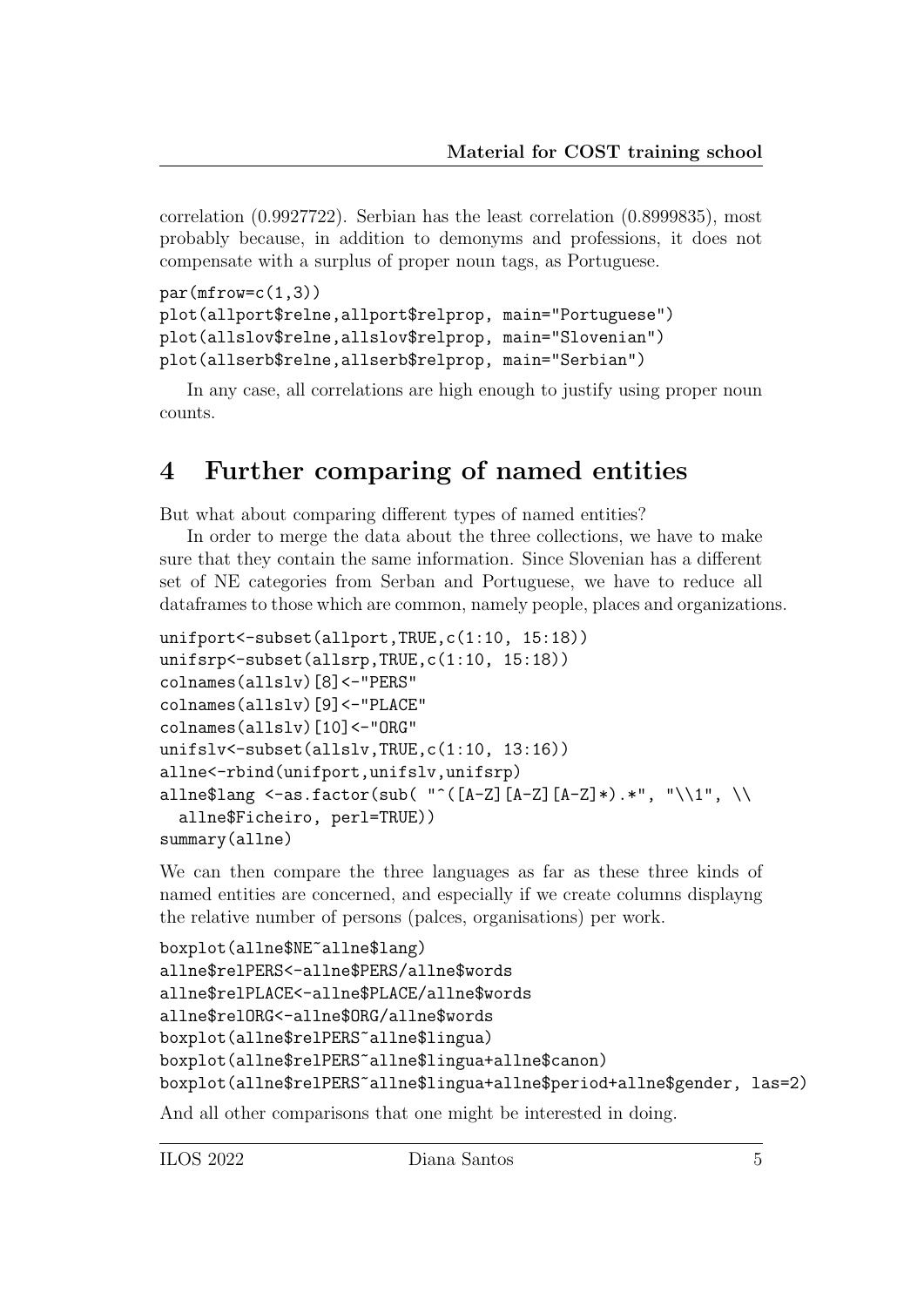## 5 Napoleon in European literature

Get the dataframe napoleon.R and observe it.

```
napoleon <- read.table("napoleon.R", header=TRUE)
summary(napoleon)
```
Add language information based on the name of the files.

```
napoleon$lang <-as.factor(sub( "^([A-Z][A-Z][A-Z]*).*", "\\1", \\
  napoleon$file, perl=TRUE))
summary(napoleon)
```
Compute the total number of occurrences, per language, in an array called  $addition_n$ 

```
addition_n<-vector()
list <- c("POR","NOR","SLV","SRP","DEU","HU","FRA","ENG")
for (i in list) {
  addition_n[i] <- sum(napoleon[napoleon$lingua==i,]$palavra)
}
```

```
barplot(addition_n, main="Napoleon in 8 European literatures: amount of referenc
#pie(addition_n)
```
To compute the number of works that contain reference to Napoleon, simply count all files with number of words (in column palavra) different from 0.

```
barplot(table(napoleon[napoleon$palavra!=0,]$lingua), main="Napoleon \\
  in 8 European literatures: number of works citing him")
```
# 6 Christmas in European literature

Follow the exact same procedure for Christmas.

```
christmas <- read.table("christmas.R", header=TRUE)
summary(christmas)
christmas$lang <-as.factor(sub( "^([A-Z][A-Z][A-Z]*).*", "\\1", \\
  christmas$file, perl=TRUE))
summary(christmas)
addition_c<-vector()
list <- c("POR","NOR","SLV","SRP","DEU","HU","FRA","ENG")
for (i in list) {
  addition_c[i] <- sum(christmas[christmas$lingua==i,]$palavra)
}
```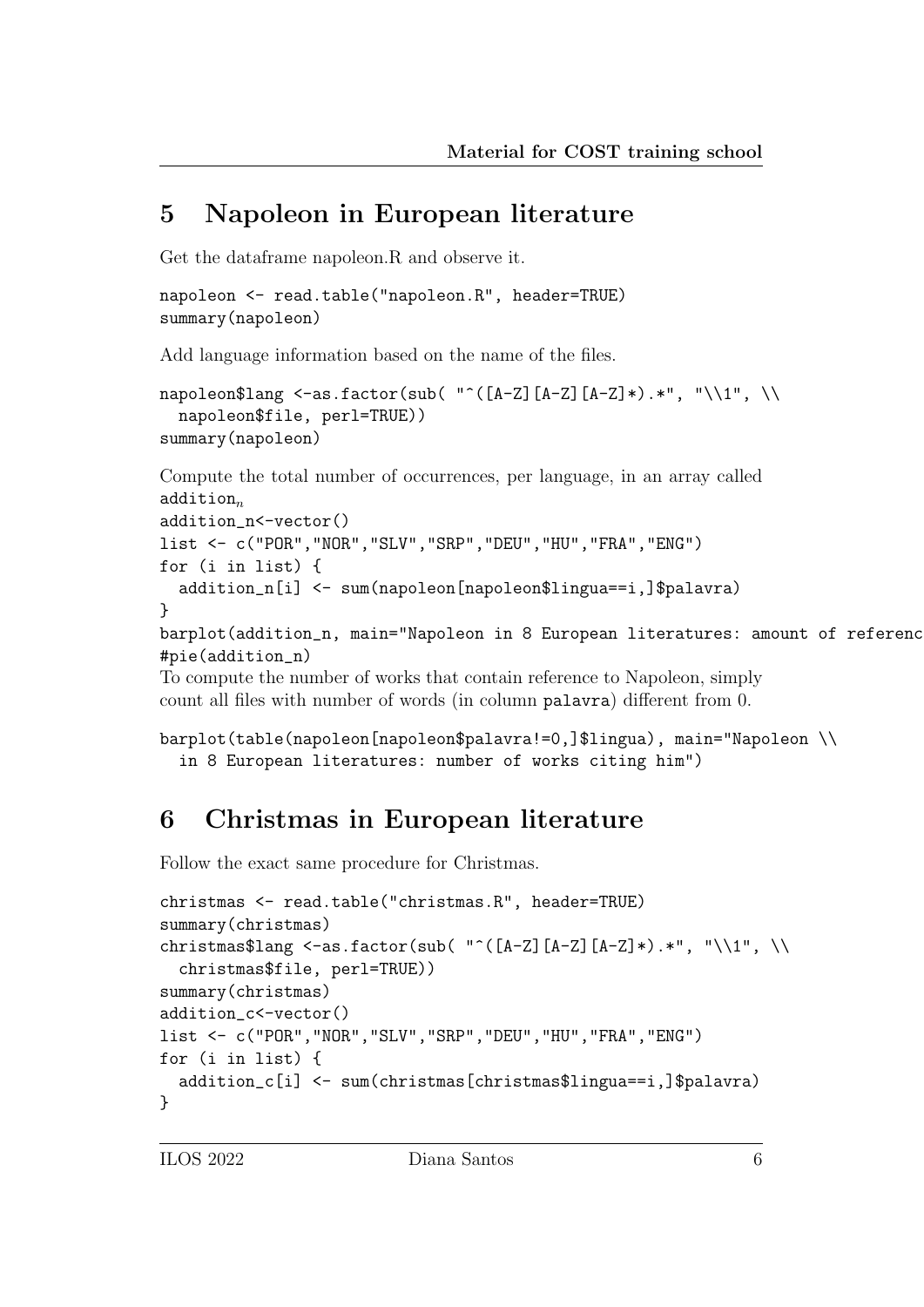barplot(addition\_c, main="Christmas in 8 European literatures: amount \\ of references")

#pie(addition\_c)

barplot(table(christmas[christmas\$palavra!=0,]\$lingua), main="Christmas \\

in 8 European literatures: number of works citing it")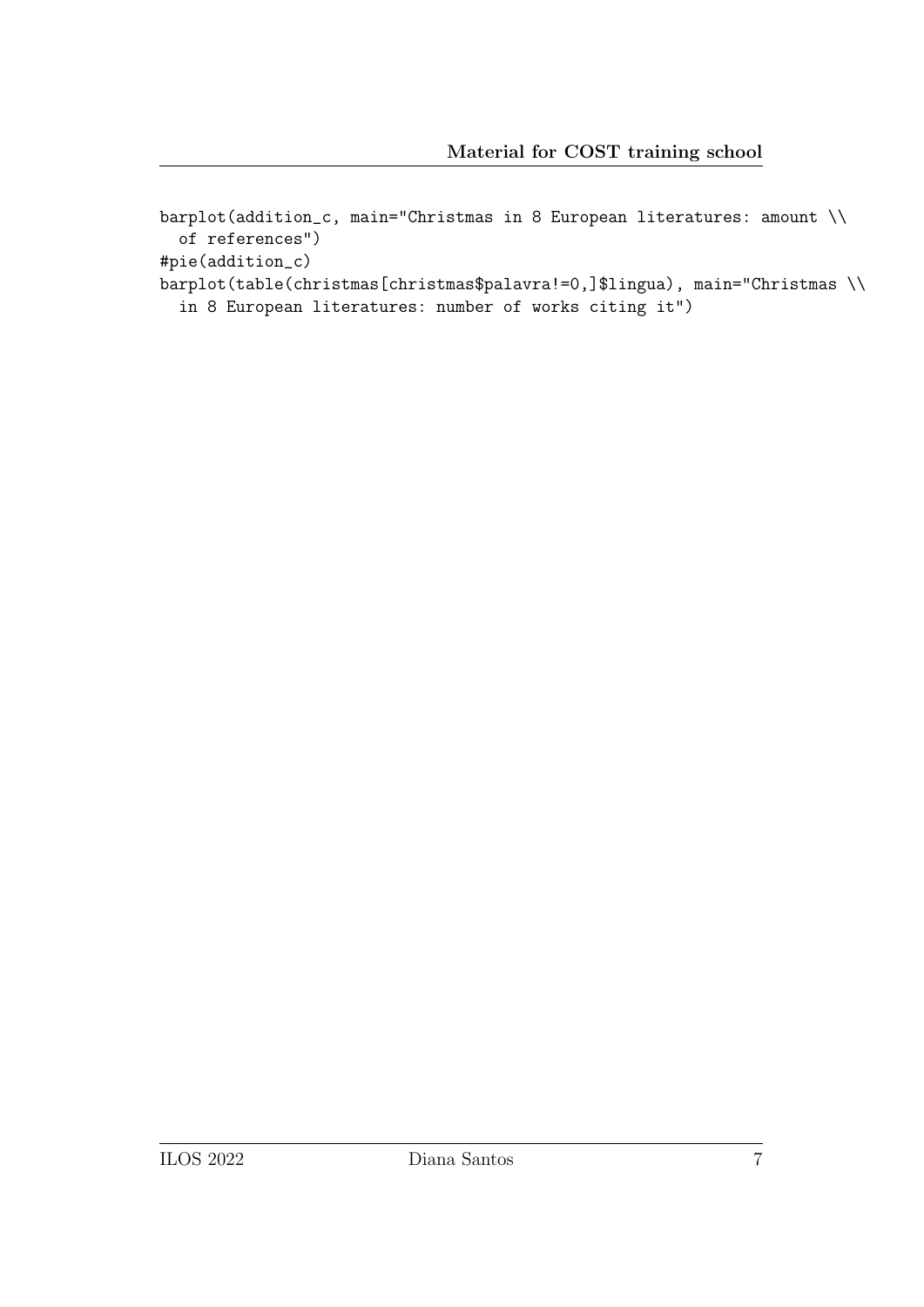

Figure 1: The distribution in Portuguese, Slovenian and Serbian per period, independently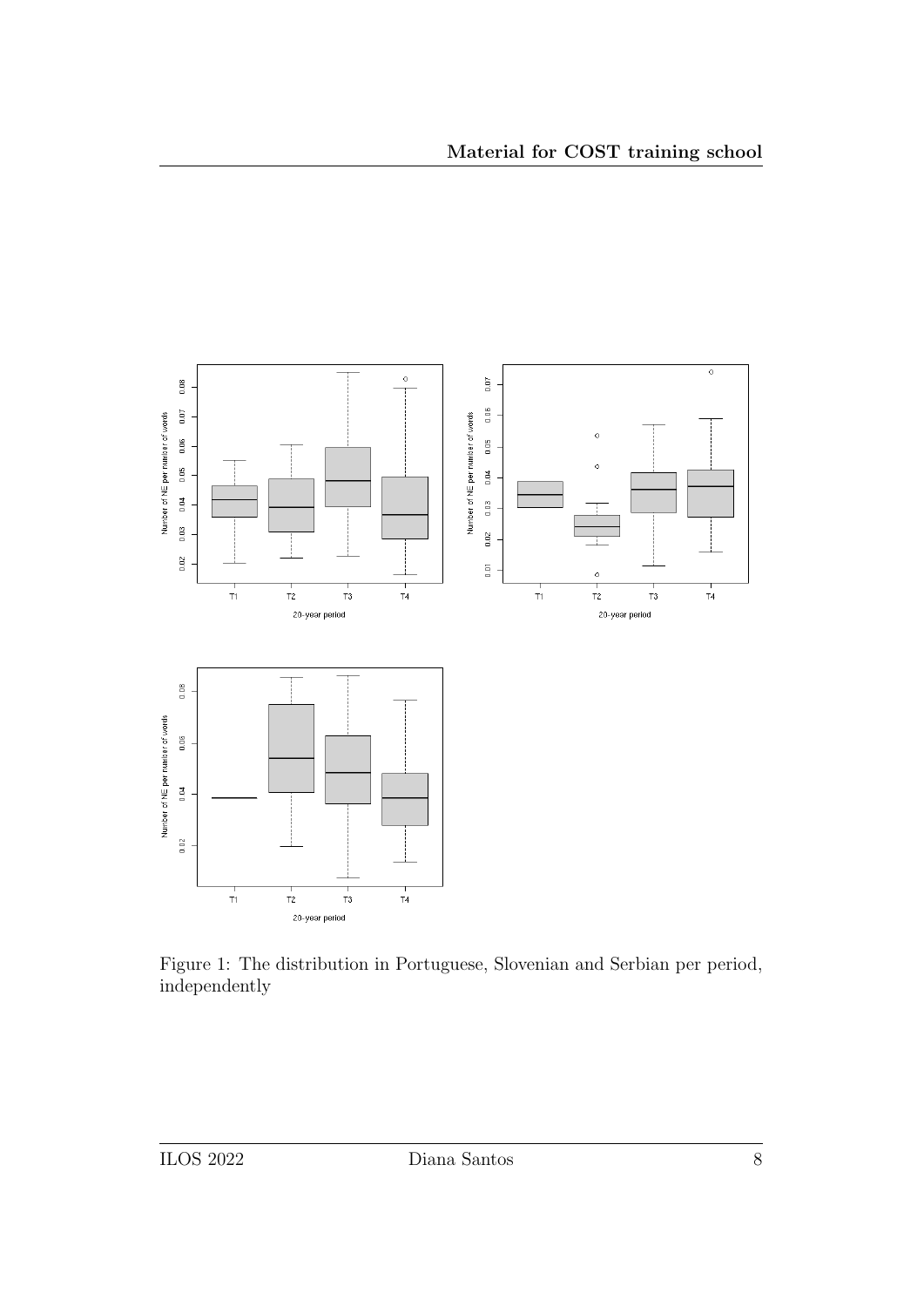

Figure 2: The distribution in Portuguese, Slovenian and Serbian per period, with the same y-axis